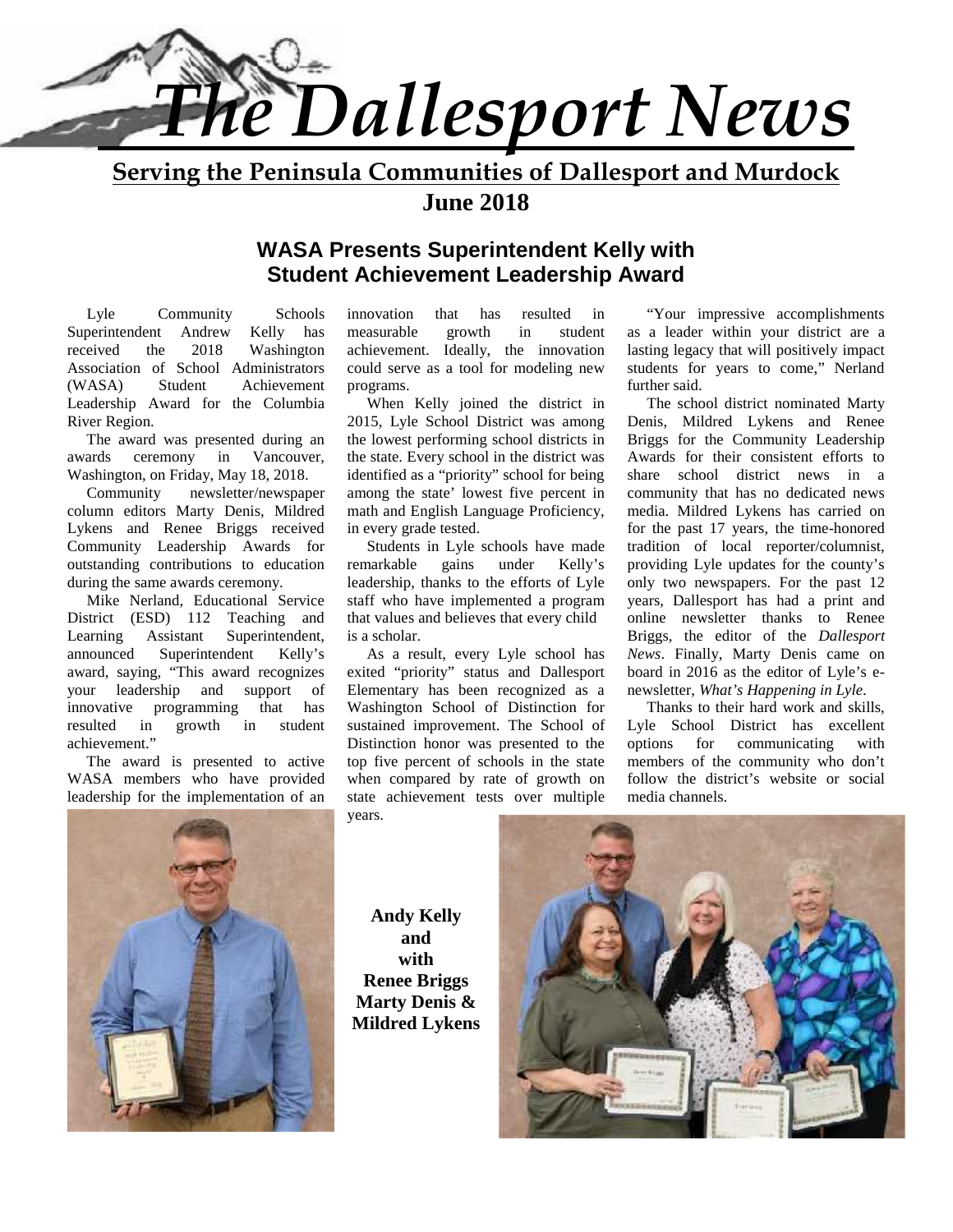#### **Book Report By Judy Bane "Artemis" by Andy Weir**

The best-selling author of The Martian returns with an irresistible new near-future thriller - a heist story set on the moon.

Jazz Bashara is a criminal. Well, sort of. Life on Artemis, the first and only city on the moon, is tough if you're not a rich tourist or an eccentric billionaire. So smuggling in the occasional harmless bit of contraband barely counts, right? Not when you've got debts to pay and your job as a porter barely covers the rent.

Everything changes when Jazz sees the chance to commit the perfect crime, with a reward too lucrative to turn down. But pulling off the impossible is just the start of her problems, as she learns that she's stepped square into a conspiracy for control of Artemis itself - and that now her only chance at survival lies in a gambit even riskier than the first.

Bringing to life Weir's brash, whip smart protagonist is actress Rosario Dawson (Marvel's The Defenders, Sin City, Death Proof). With the breathless immediacy of one realizing they're one cracked helmet visor away from oblivion, Dawson deftly captures Jazz's first-person perspective - all while delivering sarcastic Weir-ian one-liners and cracking wise in the face of death. And with a cast of diverse characters from all walks of life calling Artemis home, Dawson tonally somersaults to voice Kenyan prime ministers, Ukrainian scientists, and Saudi welders. It's a performance that transports listeners right alongside Jazz, matching her step for step on every lunar inch of her pulse-pounding journey.

# $10-3$ ; Sun  $12-4$  - Closed Henday

**Alder Creek Pioneer Association Carousel Museum Open through Sept. 30** 

> · Featuring 100th Anniversary of end of World War I

· New Native **American Displays** 

Groups welcome to schedule anytime

4 E Market St, Bickleton, WA 509 896 2007

### **Columbia Hills State Park: Petroglyphs, Ranching, History**



The annual meeting of the Original Wasco County Courthouse Preservation, Inc. takes place Saturday, June 2, at 1:30 p.m. A brief business meeting will be followed by a presentation similar to the February history programs. The venue is the 1859 building at 410 W. 2<sup>nd</sup> Place, behind the Chamber of Commerce in The Dalles.

The topic of the June 2 program is<br>
Columbia Hills State Park: "Columbia Hills State Park: Petroglyphs, Ranching, History." Lee Walker is an experienced trail guide at the Washington park across the Columbia River from The Dalles. He will take the audience on a virtual walk out to "She Who Watches" past a large array of pictographs and petroglyphs some in place and others rescued from rising waters behind the dams and removed to the park.

Jim Day will present additional photos and a video of the park and the historic buildings of the Crawford Ranch. He is a technician at The Dalles Dam with a background in history and interpretation of biology. Some of his visuals were taken by a drone flying above the ranch at the height of wildflower season.

Also available at the presentation is a new brochure featuring maps of Crawford Ranch and the trail system under development around the ranch, plus a brief history and introduction to the wildflowers that draw many visitors to the park each spring. The brochure was made possible by Nature Friends Northwest

#### **Theatre Camp Auditions**

**June 18, 2018 - June 23, 2018** http://www.thetheatrecompany.org/inde

x.htm

#### **New Museum Exhibit June 2, 2018 9:00 AM - 5:00 PM http://www.gorgediscovery.org**

Columbia Gorge Discovery Center & Museum opens a new exhibit, Deliver In Haste, Transporting the Mail From, To and Through The Dalles, 1830- 1890. The exhibit focuses on the importance of mail as it was the only way the earliest non-Indian residents in<br>the Pacific Northwest could the Pacific Northwest could communicate with distant family and friends and conduct far-away business. The exhibit will be included with paid museum admission. Columbia Gorge Discovery Center & Museum 5000 Discovery Drive, The Dalles

Contact: (541) 296-8600 Ext. 201 ADMISSION: \$9.00 – Adults, \$7:00 – Senior \$5.00 - Youth, ages 6 to 16, children, ages 5 and under are FREE

**Klindt's Bookstore** 541-296-3355

315 E. 2nd Street, The Dalles Hours: Mon. – Sat. 8:00 am– 6:00 pm Sundays 11:00 am - 4:00 pm

**The Dalles/Wasco County Public Library** 541-296-2815

wascocountylibrary.com 722 Court Street, The Dalles **HOURS:**

Monday-Thursday 10 a.m. to 8:30 p.m. Saturday: 10 a.m. to 5 p.m. Closed Sunday

*\*FREE wireless Internet access* inside the library and on library grounds.

**White Salmon Valley Community Library** 509-493-1132 - Town & Country Sq. White Salmon Open Tuesdays 10:00 am - 8:00 pm Wed.-Sat. 10:00 am - 6:00 pm  *\*FREE wireless Internet access*

**Goldendale Community Library**

(509) 773-4487 131 West Burgen Street Goldendale,

Open M Tu W Th F Sat 10-6:30

#### **Bookmobile**



Fort Vancouver Regional Library 1-888-546-2707

**Summer Schedule Wednesdays June 13th ., 27th . Old High Prairie Fire Hall..9:45–10:20 \*Lyle Market.....10:40–11:30 Dallesport School.....12:30–3:00 \*Book return available.**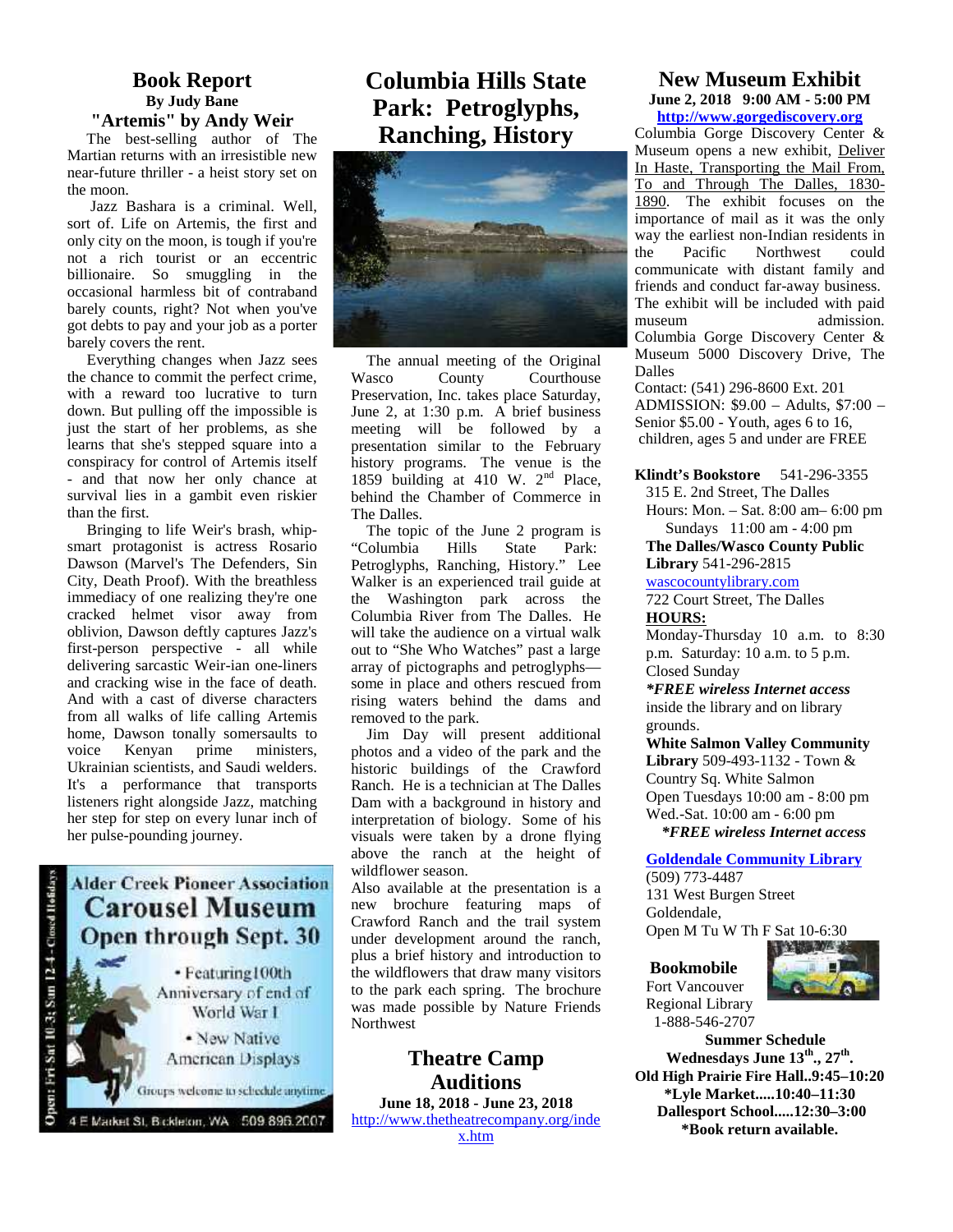#### **Community Council Corner** By Kim McCartney

Dallesport Murdock Community Council May 10, 2018 meeting report

Raymond Clough announced he was running for a Klickitat County Commission position. He explained how he wanted to make the Commission more responsive and fair to citizens in the county.

The Klickitat County Planning Store/gas support of the Klickitat County Planning Store/gas support of the Klickitan County Planning Store/gas support of the Klickitan County Planning Store (September 2013) Department sent a Rezone Request to the Council regarding expansion of the lumber remanufacturing plant near the Transfer Station. By request from the Council, Don McDermott will review and make any comments he thinks are necessary.

The Council approved selling ice cream at several events this summer to support Council activities. The Council uses these funds to donate to the community and pay for Council needs such as printing. The ice cream sales make up the majority of the funds of the Council.

It was reported that the Maley Subdivision development is proceeding with larger lot sizes and other changes to the permit request. Construction may start this fall.

There is a rezone request to the County commissioners for the<br>elementary school land to elementary school land to accommodate the Sagetech lease. Sagetech and the school are working on<br>details of the lease. Sagetech is details of the lease. renovating the main and cafeteria buildings and hopes to move in the fall of 2018. (The rezone was approved on May 21, 2018).

The Council is trying to get speakers on County Code enforcement, senior services, and train safety. If anyone has suggestions on topics for the Council meeting, please contact Kim auctioned/sold! Live music! \* Craft McCartney. The Council is looking for a person to be a liaison with the Water Department so if you are interested, please contact the Council.

Please join us for the next Council meeting on **June 14th . 7pm** at the

Dallesport Community Center. www.dallesport-wa.org

#### **Fly-In**

**Sat., June 23, 7:00 AM -- 5:00 PM** Annual Dallesport Fire Department fundraiser, the Columbia Gorge Regional Fly-in sponsored by Airport Management Services, LLC; Tac Aero and Cardinal Glass.

Columbia Gorge Regional Airport

#### **Community Clean Up Got Trash? Free trash day for all Dallesport & Murdock residents June 30. 2018 9am – 4pm**

 You must have a voucher which will be available at the Post Office, the Transfer Station and the Murdock Store/gas station. Only 1 voucher per This service is In cooperation with Republic Services and the Dallesport Murdock Community Council.

**K.C.F.D. #6 Dallesport/Murdock Fire Dept. Breakfast June 16<sup>th</sup>. 7-10 am** life." He **Dallesport fire station All proceeds go to the Dallesport Fire Department Building Fund….. Biscuits and gravy.. Coffee & Juice… \$5.00 per Person**



#### **Vintage Quilt Sale, Music & Market**

**JUNE 16th, Sat. ~ 9am-6pm** High Prairie Community Center 701 Struck Rd., Lyle

50 vintage quilts to be raffled/silent vendors & flea market! Food, & fun. more information, email: For more mormation, email. daughter-in-law<br>highprairiefundraiser@gmail.com All proceeds support Rural Fire District 14 & HPCC

#### **Dallesport Water Dist.**

P.O. Box 131 Dallesport, WA 98617 If you have any questions regarding your water system, please feel free to contact. Jana Greenfield DWD Clerk 541-980-

6514,or dallesportwater@gmail.com **Monthly meetings are held on the 2nd Wednesday of every month at 6:00pm at the Dallesport Community Center.**

#### **Robert Theodore DoByne 1938 - 2018**



Robert Theodore DoByne was born to Theodore and Ida (Jones) DoByne in Oakland, California on August 27, 1938.

He passed away in The Dalles, Oregon on May 6, 2018 at the age of 79.

 Robert often said, "God brought me to The Dalles to meet the love of my life." He married Sharon L. Sorensen on July 31, 1982 and the couple lived in The Dalles, Lyle and BZ Corner before settling in Dallesport, Washington. Mr. DoByne worked many years for the student transportation company A.R.A and was superintendent of the transportation department for Oregon School District 12 in The Dalles from 1981 – 1986. Robert traveled to Guam where he ran a parts business from 1986 – 1990. He was an avid photographer who turned his passion into a business when he opened Photo Reflections in Hood River and later Mirror Image with locations at The Dalles and Bingen. Robert retired in 2007 and he and Sharon became snowbirds in 2008, traveling to Sun City, Arizona for the winter months.

 Besides photography, Mr. DoByne enjoyed fishing, hunting and cooking. He loved John Wayne, going grocery shopping and "cruising Costco." He was also a member of the Elks lodge.

 Robert is survived by his wife Sharon DoByne of Dallesport; son and Robert and Terry of North Carolina: stepdaughter Tanya Sorensen; stepson Troy Sorensen; grandchildren Megan, Braden and Raelyn; lots of in-laws and nieces and nephews.

 A memorial service was held at the Lyle Lions community Center on May 12. Robert was laid to rest at Lyle Balch Cemetery.

 Memorial contributions in honor of Robert may be given to Twin Bridges Museum in Lyle or to Home at Last animal shelter.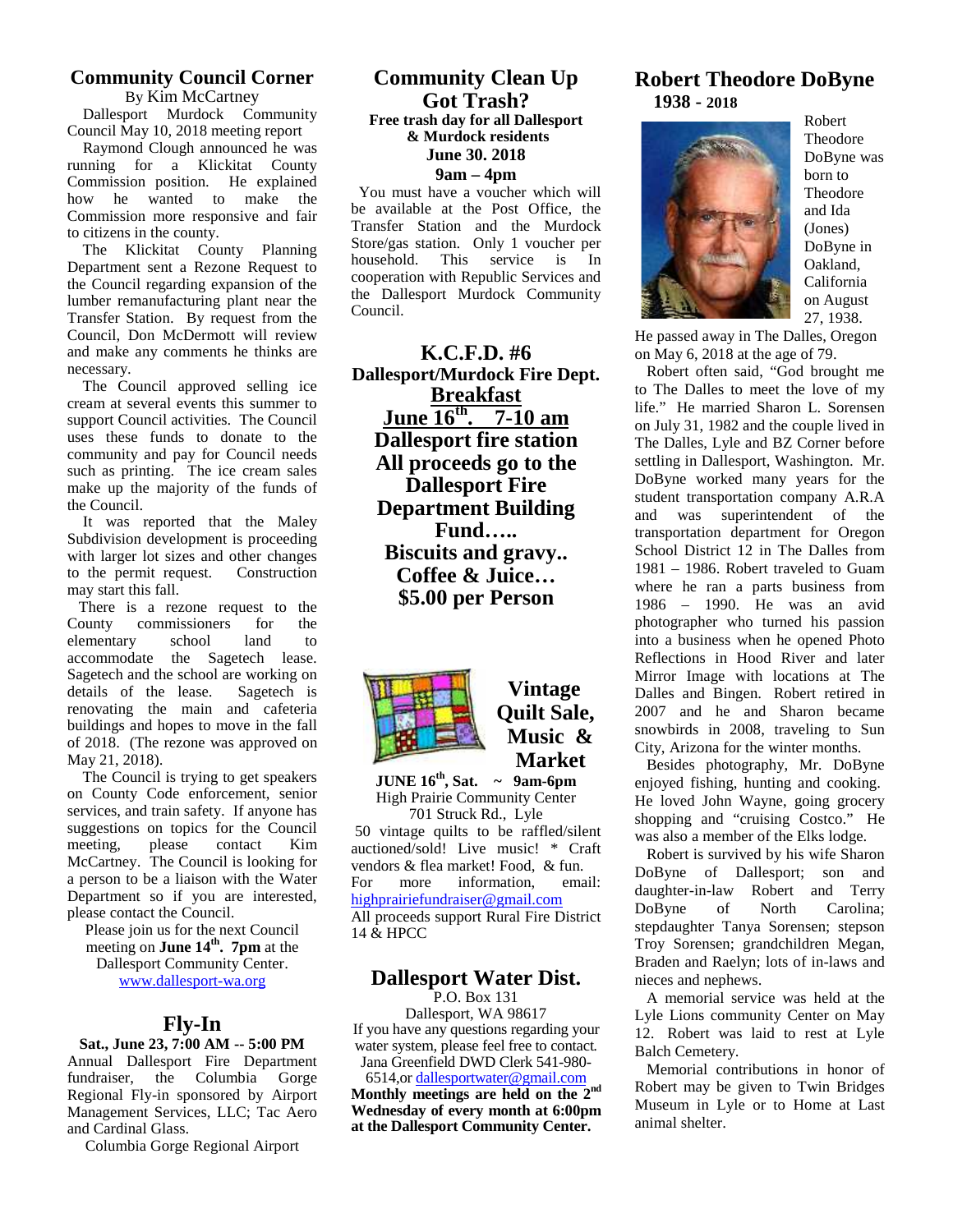We want to thank all the responders who come to your need and supply Emergency Medical Services. This might be a deputy driving across the county at 3 AM or a volunteer firefighter who leaves a birthday party on a Sunday afternoon, or one of our folks, who have just returned from their second back to back transfer to Portland at 1 in the morning. We are all in this together. It doesn't matter if you are an EMR, EMT, Paramedic or any other certification. We are here to serve you!

And we always look for other ways to serve you. I and two Washington State Patrol members (one trooper, one administrative person) recently took the three (3) day Child Passenger Safety Course. This class taught us how to recognize the correct car seat for the age of a child, federal and state laws (both Washington and Oregon) and how different seat belts work in different automobiles for seating positions. We are still working on how to get the word out and implement this in our county. In the meantime if you or someone you know needs to have a car seat checked, don't hesitate to call me

#### **Triage** Vol II, Issue V

until we get our procedure worked out, (541-272-1958) we hope to get a few more techs in the county to better meet your needs.

We have also acquired 150 all sport helmets. Both hospitals will be doing the bulk of passing these out, as well as your local fire agencies and KCEMS District 1 personnel. Look for us at all the local summer time events. And speaking of summer, as I write this month's article, I see what is shaping up to be another beautiful Gorge sunset, and there is smoke in the air. While we are an EMS agency we are very close to our fire twofold. partners. It looks a MCFR in The Dalles has a field fire this afternoon and we want everyone to remind everyone not that you finally get to go outside, and do those projects you've been thinking about all winter, it's hot and getting dryer by the day. We know you are anxious to clean your yard debris and do those projects you've been waiting to do, please be mindful not only with fires but your health as well. There is a long summer before us and we want you to enjoy it.

I would be remiss in not keeping you up to speed with the happenings of the board. First, we are still looking for a replacement board member from Voter District #3. This is the area of Goldendale and to the east. If you or someone you know is interested in serving, please have them contact me.

Secondly, we also convened a citizen group to discuss our financial situation. While we only had four public members attend, when it was all said and done we still had great dialog and those four citizens gave us lots of feedback and things to think about.<br>Their recomme

recommendation was First, to offer this presentation around the county over the next few months and secondly to move forward with a levy increase. Following May's board meeting, we will devote the majority of this article to our plan and lay out our case to you, our community members. *Dave*

*Dave Lapof, Operations Manager for Klickitat County EMS District No.1, dlapof@kcems1.com or 541-272-1958 and encourages everyone to visit the Districts Facebook page at https://www.facebook.com/KCEMSD1 /*







**Tristen Anderson Morgan Bowman Victor Dominguez Phoenix Dorsey-Billy Arturo Garza Mason Goolsby Randy Hubbard Bridget Jones**

**Shakira Kelly Devin Kennedy Zach Miller Frank O'Brien Katelynn Oldfield ShellieAnn Oldfield Micheal Oneal Vanessa Ordaz**

**Tristin Palmer Reco Quintero Jose Rodriguez Isabella Rubio Troy Spino Lauren Weddle Max Zeigler**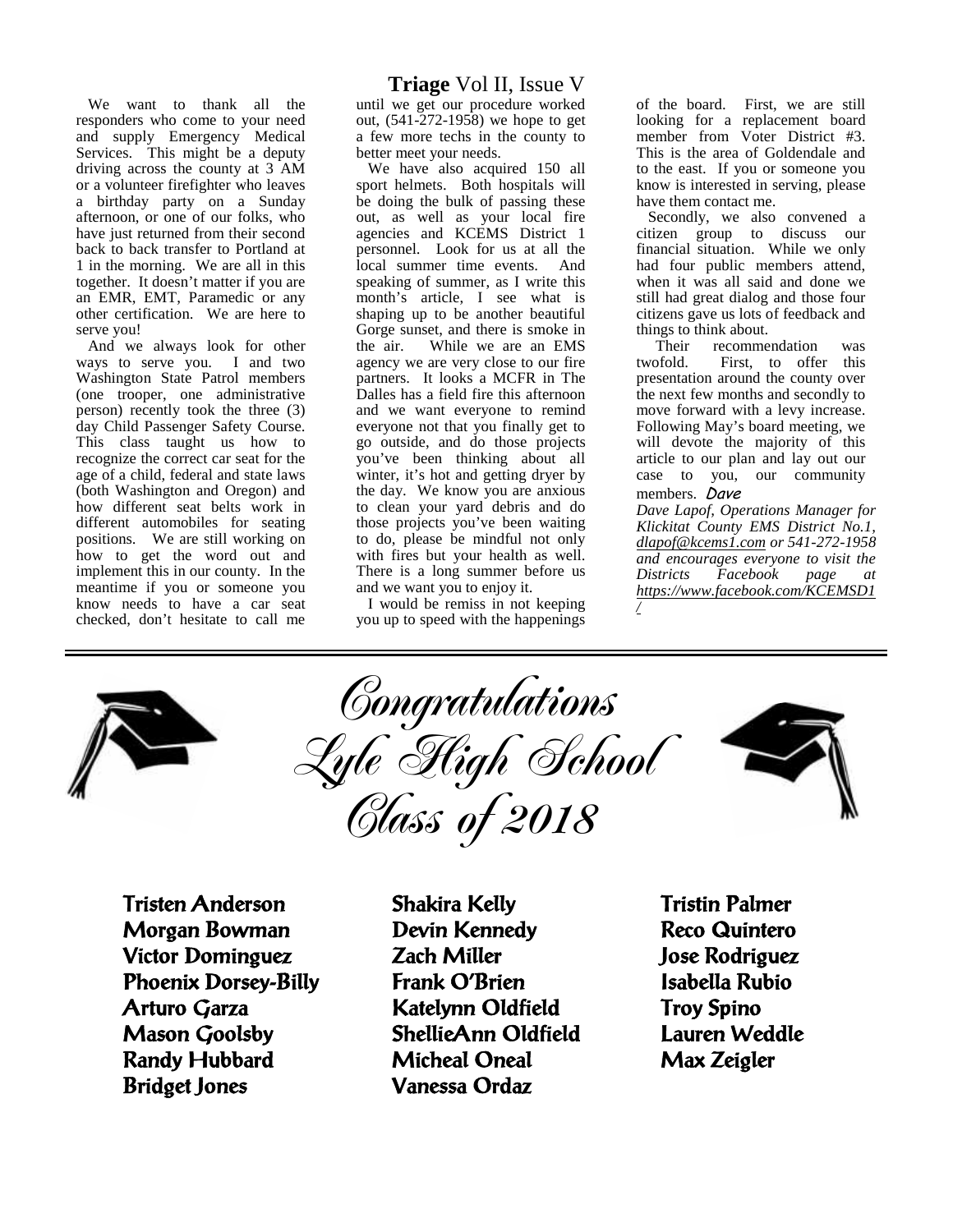

For the latest information on Lyle School District, visit the website for the school district. **http://www.lyleschools.org**

# **Pancake Breakfast**

**Saturday, June 2**

Lyle Lions Pancake Breakfast/ Scholarship Donations. 7:00 to 10:00 am. at the Lyle Lions Community Ctr. Corner of Hwy 14 & 5th St. Everyone is welcome! A special donation jar will be available to collect funds towards a scholarship for graduating seniors.

#### **Creative Kids Workshop - Father's Day June 16, 2018 10:00 AM - 12:00 PM**

http://www.nwprd.org

Drop kids off or work along side them, and let their creativity run wild! Children of all ages will enjoy working on crafting a specific DIY project to create a special Father's Day gift they can cherish forever. \* Fee includes: experienced staff and all the supplies to make a memorable gift. Kids of all ages welcome! \$5.00 Saturday,June 16th 10 a.m. - 12 p.m. Register by: June 11th Sorosis Park- Contact:Northern Wasco County Parks and Recreation District (541) 296 - 9533 602 W. 2nd St. The Dalles Fees/Admission: \$5.00

#### **Fire Cadet Program Provides Real-World Job Training**

 There is an unusual new opportunity available for Lyle Community School students interested in exploring a career in emergency medical services or firefighting. The Lyle Volunteer Fire Department has created a cadet program cadet that will allow students who participate to earn Career and Technical Education (CTE) credits.

 Firefighters spraying house fire The program provides a realistic introduction to fire and medical services careers, including wildland firefighting and rescue training. Hazardous materials training will be limited to classroom training and students will not participate in some aspects of training, such as interior live fire extinguishment.

 Students will do more than train; they'll also participate in field trips and social functions. Following training, firefighters will have the opportunity to directly participate in wildland and structure firefighting, fire prevention, parades and special events.

 After turning 18, cadets will be invited to apply to Lyle Fire and Rescue as a regular volunteer firefighter and finish their training to become state certified as a NFPA Firefighter I. They can also enroll in the Emergency Medical Technician (EMT) program. These skills can translate to part-time or full-time jobs in fire and emergency services.

 In order to be part of the Cadet program, students must be at least 16 years old and maintain a GPA of 2.5 or higher throughout the program. They should also be physically active, energetic and willing to learn new skills; be able to pass a district-supplied physical and drug screen; and maintain a 75% attendance at department trainings, which occur twice a month on Thursday evenings,  $7 - 9$  p.m.

#### **KLASAC**

**(Klickitat, Lyle Against Substance Abuse Coalition) June 20<sup>th</sup>. 5 - 6:30 pm** Meets the 3<sup>rd</sup> Wed of each month. Alternates between Klickitat and Lyle

> **The Library Bookmobile--- Summer Schedule Wednesdays June 13th., 27th . Old High Prairie Fire Hall..9:45–10:20 \*Lyle Market.....10:40–11:30**

**Dallesport School Building.....12:30–3:00 \*Book return available**

**Dallesport PTO Meeting Tue, June 4th . 2:45pm – 3:45pm Monthly on the first Tuesday School Board meetings will be held @ 6pm on the fourth Tuesday June 26, 2018**  *Support your school and attend a meeting.*

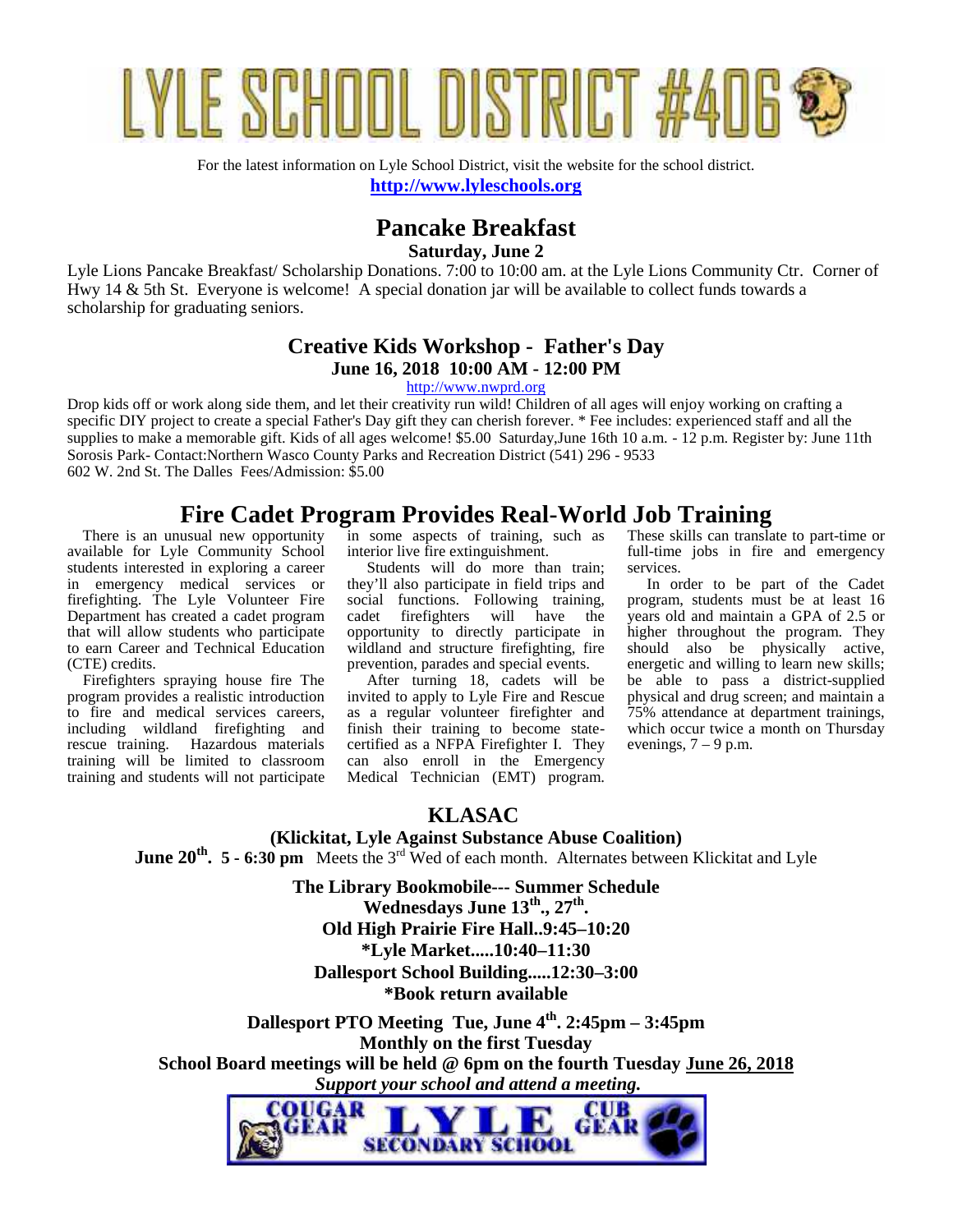#### **New Downtown Market**

The Dalles Main Street is starting a downtown Market/Farmers Market! **Every Friday from June 1 to October** 21. Washington Street between 1<sup>st</sup> and  $2<sup>nd</sup>$ . Streets.

#### **Cascade Singers Saturday, June 2 at 7 p.m. Monday, June 4 at 7 p.m**

Cascade Singers will present "**Mostly Mozart**" the first weekend in June. Featured works are Missa Brevis in F Major, Mozart's canons, and several instrumental works by Mozart performed by the choir, ensemble, youth choir, organ and chamber orchestra at Zion Lutheran Church in The Dalles. Admission is by donation at the door.

#### **White Salmon Spring Fest**

The White Salmon Spring Festival is **June 1 to 3** in Rhinegarten Park. The committee has been working hard to plan a fun and entertaining weekend for community members. The parade is Saturday, June 2, at 11 a.m.: line-up starts at 9:30 a.m. at the Little League ball field behind Harvest Market Thriftway.

The Parade Grand Marshal this year is the organization "Home with Heroes." This is a non-profit organization committed to bringing veterans and active duty military together and into the  $\frac{200}{m}$ outdoors, to honor and thank them for their service.

For Friday night entertainment from 8 to midnight is Kurt Van Meter and his band. For Saturday night entertainment from 8 p.m. to midnight, Live Wire will perform in the beer garden. The band,  $\frac{1}{x}$ which formed in 2005, is the brainchild  $\frac{Lake}{\cdot}$ of bassist Terry Ryan.

Bassist Ryan and drummer Stan Baker Grange)<br>make up a very formidable rhythm 3 - 7 PM make up a very formidable rhythm section. Female front person Deborah Fletcher delivers hard-driving vocal ranges that will captivate the audience.

#### **Wasco County Historical** 9-5 PM **Society Summer Program** Activities.

**June 2, 11:00 AM - 12:00 PM**<br>co County Historical Society's Contact: 509 Wasco County Historical Society's 1st Program - 2018 Series "The Wonderful History of the Granada Theatre". Presented by Chuck Gomez Light Refreshments for Sale in the Spotlight Café. The Granada Theatre Washington & Second Streets The Dalles. Open to the Public Donations Welcome

#### **Genealogy June 9th. 10:30am**

The June meeting and program for the cooperative<br>Columbia Gause Gauselaniaal Section Columbia Gorge Genealogical Society will be "*Tips from Rootstech*" presented by Linda Colton. Linda is a long standing member of CGGS and attended RootsTech in February in Salt Lake City, Utah. She will be giving a overview of what was presented and highlights of her trip.

Columbia Gorge Genealogical Society is a non-profit organization dedicated to discovering, preserving and sharing our heritage. We meet the second Saturday of each month at the Columbia Gorge Discovery Center at 5000 Discovery Drive in The Dalles, Oregon. CGGS membership comprises residents of Wasco, Sherman, Hood River, Klickitat and Skamania Counties. Public is always welcome - Bring a friend! A suggested \$1.00 donation to cover room rental costs.

Follow us on the web! http://community.gorge.net/genealogy/ https://gorgegen.blogspot.com/ https://www.facebook.com/Columbia- Gorge-Genealogical-Society- 346868675329534/

#### **Fiber Arts Festival**

**June 8, 2018 - June 9, 2018** http://www.troutlakefestivalofthearts.co m<sub>a</sub> and the state of the state of the state of the state of the state of the state of the state of the state of the state of the state of the state of the state of the state of the state of the state of the state of the s

Come join us at Washington's newest fiber festival in Trout Lake where lush forests, flowing rivers, and a towering mountain welcome all those who weave, knit, felt, dye, quilt, and spin. Trout Lake Grange 2390 Highway 141, Trout Lake, WA

**FRIDAY, JUNE 8th** *(at the Trout Lake Grange)*

Artists' Marketplace 4 - 6 PM Wine & Cheese Reception *(no host)*

**SATURDAY, JUNE 9th** *(all around Trout Lake)*

9 - 5 PM Artists' Marketplace

demonstrations Hands-On Maker Workshops, Alpaca Tours, Raffle Items. Contact: 509-395-2294

#### **Hail To The Jeep**

**June 17, 2018 2:00 PM - 4:00 PM**

http://www.vetsmuseum.org The Columbia Gorge Veterans Museum announces its first annual "**HAIL to the JEEP**" Car Show. The show is open to all cars and motorcycles, with an emphasis on military vehicles The Columbia Gorge Veterans Museum is a cooperative venture between the Mid- Veterans Memorial Committee &The Dalles Legion Post 19. J.C. Penny Parking Lot. Washington & Second Streets, The Dalles Contact: 541-769-1150 FREE Admission - Open to Public

#### **Nichols Landing Grand Opening**

**June 28, 2018 5:00 PM - 7:00 PM** Come tour the new MCMC Nichols Landing building that will offer a variety of clinics including cardiology, urology, rehab, orthopedics and other services Nichols Landing 33 Nichols Parkway Hood River, OR

#### **John McEuen and The String Wizards**

**June 30, 2018 7:00 PM - 10:00 PM**

http://www.granadatheatrethedalles.com McEuen – brings his banjo, guitar, fiddle, and mandolin – to share his music and memories of his 55-year life in music. Granada Theatre 221 East Second St. The Dalles, OR

Contact: 815-993-6585 \$55 per person

#### **Fort Dalles Fourth Independence Week Celebration**

**June 28, 2018 - July 4, 2018 http://www.fortdallesfourth.com**

Please join us for the 5th Annual Independence Week Celebration starting Friday June 28th and continuing thru July 4th, 2018. Events this year include a carnival throughout the weekend, the Rocket Run, concert and **fireworks show Saturday June 30th,** Freedom and Faith community day Sunday July 1st and other activities Wednesday July 4th including Yoga in the Park, the Patriots Parade, community breakfast and the Family Fun day at the Lewis and Clark Festival Park.

Lewis and Clark Festival Park Downtown The Dalles FREE Fireworks show and other events. Saturday night concert ticketed event.



**Fireworks will be available June 28th . at the corner of Dallesport Road and 3rd Ave. Provided by the Dallesport Fire District 6. For dates and times call (509) 767-1252**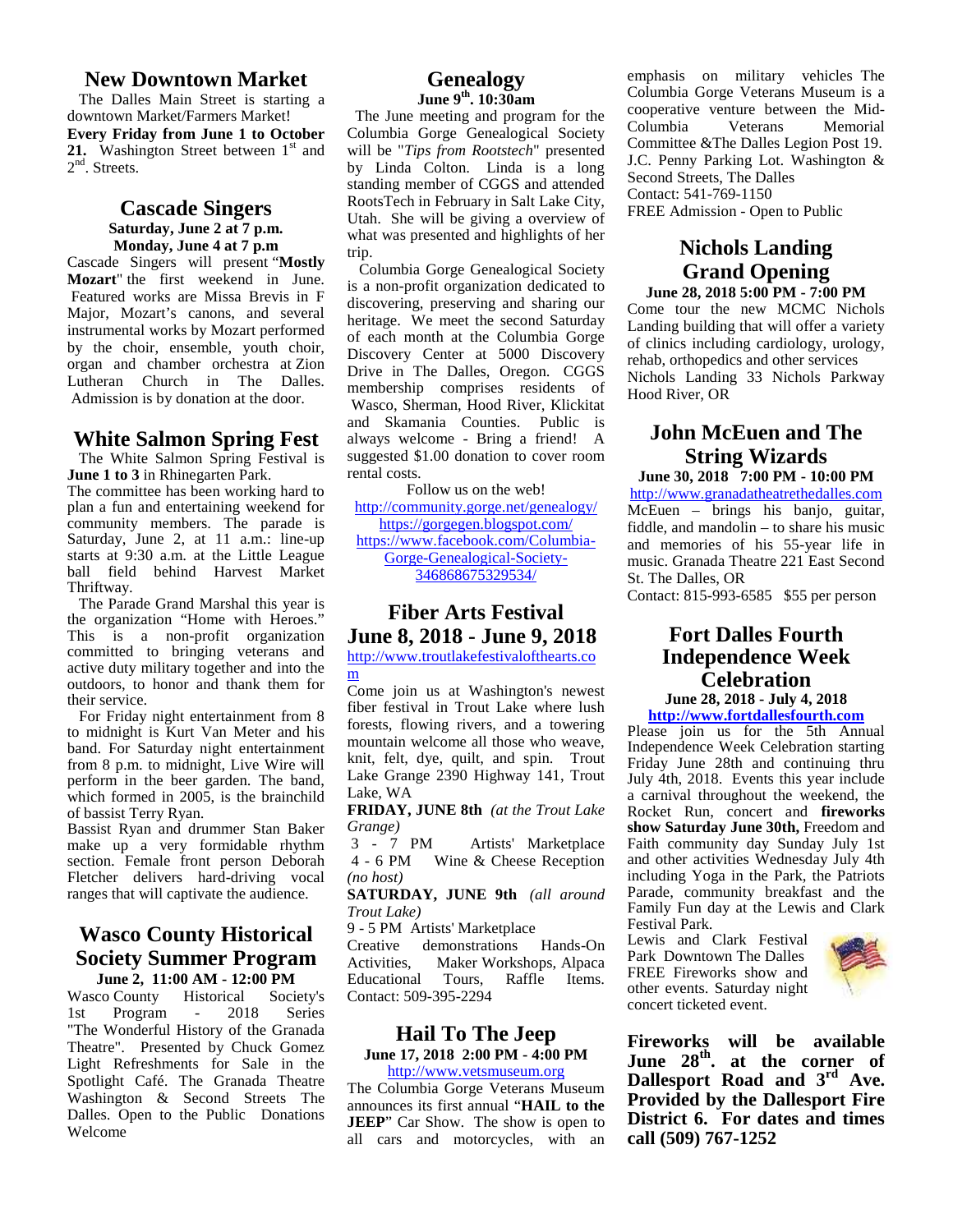# **Dallesport-Murdock Community Calendar**<br>Dallesport-Murdock Fire Dept. KCFD#6 Dallesport-Murdock Community Co

 **630 Central Ave. P.O. Box 215 767-1252 136 6th Ave. P.O. Box 8**

 **Dallesport-Murdock Fire Dept. KCFD#6 Dallesport-Murdock Community Council**

**Post Office hours are 8am-2pm M-F Sat. 7:30am-11:00 for package pick up only Phone 767-1577**

|                                                                                                                                  | <b>June 2018</b>                                                                                             |                                                                                                   |                                                                                                                                                        |                                                         |                                                                    |                                                                                                                                     |  |  |  |  |  |
|----------------------------------------------------------------------------------------------------------------------------------|--------------------------------------------------------------------------------------------------------------|---------------------------------------------------------------------------------------------------|--------------------------------------------------------------------------------------------------------------------------------------------------------|---------------------------------------------------------|--------------------------------------------------------------------|-------------------------------------------------------------------------------------------------------------------------------------|--|--|--|--|--|
| <b>Sun</b>                                                                                                                       | <b>Mon</b>                                                                                                   | <b>Tue</b>                                                                                        | <b>Wed</b>                                                                                                                                             | <b>Thu</b>                                              | Fri                                                                | <b>Sat</b>                                                                                                                          |  |  |  |  |  |
| <b>AA Meetings</b><br><b>Wednesdays and</b><br><b>Sundays 7pm</b><br><b>Lyle School</b><br>Library<br>625 Keasey<br>360-870-3321 |                                                                                                              | <b>Volunteer</b><br>Firefighters<br>meet<br><b>Tuesdays 6pm</b><br><b>Dallesport Fire</b><br>Hall |                                                                                                                                                        |                                                         | <b>Senior</b><br><b>Advisory</b><br><b>Meeting</b><br>10:30am-12pm | <b>First Saturday</b><br><b>Breakfast</b><br><b>Lyle Lions</b><br><b>Club</b><br>7am-10am<br><b>Scholarship</b><br><b>Donations</b> |  |  |  |  |  |
| $\overline{\mathbf{3}}$                                                                                                          | 4<br><b>Lyle Lions Club</b><br>meeting.<br>Potluck at 6:00<br>pm; Mtg. at 6:30<br>pm. Call 509-<br>365-2921  | <b>Senior Lunch</b><br>Lyle 11:30am                                                               | 6                                                                                                                                                      | 17                                                      | 8                                                                  | 9                                                                                                                                   |  |  |  |  |  |
| 10                                                                                                                               | 11                                                                                                           | 12<br><b>Senior Lunch</b><br>Lyle 11:30am                                                         | 13<br>Fire Dist. Biz<br>Meet 6pm<br><b>Commissioners</b><br>Meet 7pm<br><b>Water Dist.</b><br>Meet 6pm                                                 | 14<br><b>Community</b><br>Council<br><b>Meeting 7pm</b> | 15                                                                 | 16<br><b>Fire Dist</b><br><b>Breakfast</b><br><b>Fundraiser</b><br>@ Fire Hall<br>$7-10am$                                          |  |  |  |  |  |
|                                                                                                                                  |                                                                                                              |                                                                                                   | <b>Bookmobile</b>                                                                                                                                      | <b>Flag Day</b>                                         |                                                                    |                                                                                                                                     |  |  |  |  |  |
| 17<br><b>Happy</b><br><b>Father's Day</b>                                                                                        | 18<br><b>Lyle Lions Club</b><br>meeting.<br>Potluck at 6:00<br>pm; Mtg. at 6:30<br>pm. Call 509-<br>365-2921 | 19<br><b>Senior Lunch</b><br>Lyle 11:30am                                                         | 20                                                                                                                                                     | 21<br>Summer<br><b>Solstice</b>                         | 22<br><b>Airport Board</b><br><b>Meeting 7am</b><br>@Airport       | 23<br>Fly-In<br>at<br><b>Airport</b><br>$7am - 5pm$                                                                                 |  |  |  |  |  |
| 24                                                                                                                               | 25                                                                                                           | 26<br><b>Senior Lunch</b><br>Lyle 11:30am                                                         | 27<br><b>Bookmobile</b><br><b>Old High Prairie Fire</b><br>Hall<br>9:45-10:20<br>*Lyle Market<br>10:40-11:30<br><b>Dallesport School</b><br>12:30-3:00 | 28                                                      | 29                                                                 | 30<br><b>The Dalles</b><br>4 <sup>th</sup> of July<br><b>Fireworks</b><br><b>Show</b>                                               |  |  |  |  |  |
|                                                                                                                                  | <b>BBQ</b><br>Challenge                                                                                      | THE GORGE HOPS AND HOGS FEST 2.018<br>THE LEWIS AND CLARK FESTIVAL PARK                           | SATURDAY JUNE 16. 2018                                                                                                                                 |                                                         | <b>PNW</b><br><b>BREWERY</b><br><b>SHOWCASE</b>                    |                                                                                                                                     |  |  |  |  |  |